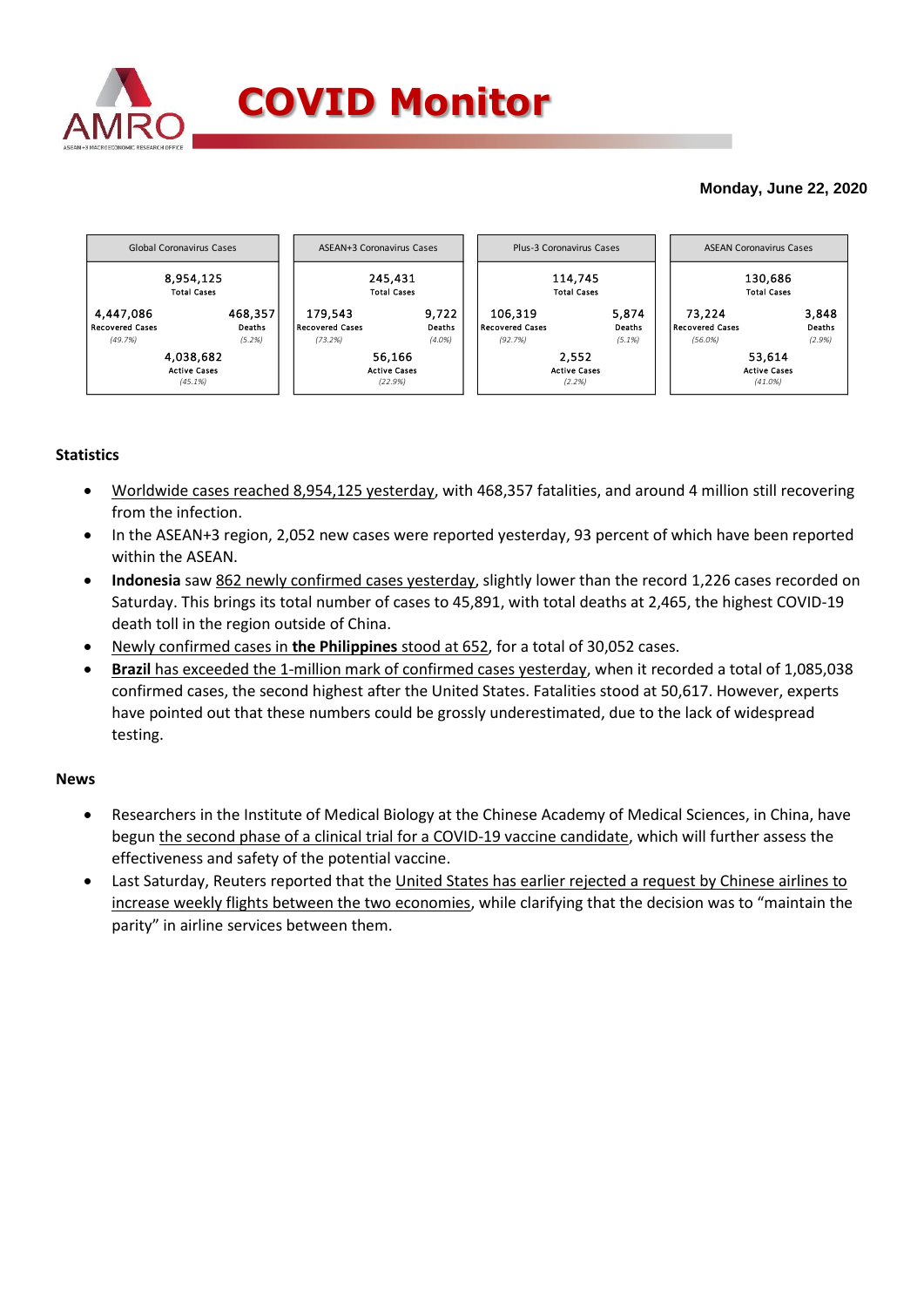

## Overview of Confirmed COVID-19 Cases

Data as of 21/6/2020

| Economy               | <b>Total</b> | Cases per 1M   | <b>New</b>   | <b>New Cases</b> | <b>New Cases</b> | <b>ANew</b>    | ∆% New | Total         | <b>New</b>     | <b>Fatality</b> | Total     | <b>Recovery</b>          | <b>Active</b>  |
|-----------------------|--------------|----------------|--------------|------------------|------------------|----------------|--------|---------------|----------------|-----------------|-----------|--------------------------|----------------|
|                       | Cases        | Population     | Cases        | per 1M Pop.      | $(7-day avg)^1$  | Cases          | Cases  | <b>Deaths</b> | <b>Deaths</b>  | Rate (%)        | Recovered | Rate $(%)2$              | Cases          |
| Global                | 8,954,125    |                | 162,321      |                  |                  | 35,503         | 1.8    | 468,357       | 3,892          | 5.2             | 4,447,086 | 49.7                     | 4,038,682      |
| ASEAN+3               | 245,431      |                | 1,887        |                  |                  | $-695$         | 0.8    | 9,722         | 55             | 4.0             | 179,543   | 73.2                     | 56,166         |
| Plus-3                | 114,745      |                | 91           |                  |                  | $-83$          | 0.1    | 5,874         | $\mathbf 0$    | 5.1             | 106,319   | 92.7                     | 2,552          |
| ASEAN                 | 130,686      |                | 1,796        |                  |                  | $-612$         | 1.4    | 3,848         | 55             | 2.9             | 73,224    | 56.0                     | 53,614         |
| China                 | 83,396       | 59             | 16           | 0.0              |                  | $-39$          | 0.0    | 4,634         | $\pmb{0}$      | 5.6             | 78,412    | 94.0                     | 350            |
| Hong Kong, China      | 1,131        | 148            | 3            | 0.4              |                  | $-1$           | 0.3    | 5             | $\overline{0}$ | 0.4             | 1,078     | 95.3                     | 48             |
| Japan                 | 17,780       | 141            | 55           | 0.4              |                  | $-12$          | 0.3    | 955           | $\overline{0}$ | 5.4             | 15,948    | 89.7                     | 877            |
| Korea                 | 12,438       | 239            | 17           | 0.3              |                  | $-31$          | 0.1    | 280           | $\Omega$       | 2.3             | 10,881    | 87.5                     | 1,277          |
|                       |              |                |              |                  |                  |                |        |               |                |                 |           |                          |                |
| Indonesia             | 45,891       | 170            | 862          | 3.2              |                  | $-364$         | 1.9    | 2,465         | 36             | 5.4             | 18,404    | 40.1                     | 25,022         |
| Malaysia              | 8,572        | 258            | 16           | 0.5              |                  | $-5$           | 0.2    | 121           | $\mathbf 0$    | 1.4             | 8,156     | 95.1                     | 295            |
| Philippines           | 30,052       | 273            | 652          | 5.9              |                  | $-289$         | 2.2    | 1,169         | 19             | 3.9             | 7,893     | 26.3                     | 20,990         |
| Singapore             | 42,095       | 7,382          | 262          | 45.9             |                  | 44             | 0.6    | 26            | $\mathbf 0$    | 0.1             | 34,942    | 83.0                     | 7,127          |
| Thailand              | 3,148        | 46             | $\mathbf{1}$ | 0.0              |                  | 0              | 0.0    | 58            | $\Omega$       | $1.8\,$         | 3,018     | 95.9                     | 72             |
|                       |              |                |              |                  |                  |                |        |               |                |                 |           |                          |                |
| Brunei Darussalam     | 141          | 313            | 0            | 0.0              |                  | $\mathsf 0$    | 0.0    | 3             | $\pmb{0}$      | 2.1             | 138       | 97.9                     | $\pmb{0}$      |
| Cambodia              | 129          | $\bf 8$        | 0            | 0.0              |                  | 0              | 0.0    | 0             | $\overline{0}$ | 0.0             | 127       | 98.4                     | $\overline{2}$ |
| Lao PDR               | 19           | $\mathsf 3$    | 0            | 0.0              |                  | $\mathsf 0$    | 0.0    | 0             | $\overline{0}$ | 0.0             | 19        | 100.0                    | $\pmb{0}$      |
| Myanmar               | 290          | 5              | 3            | 0.1              |                  | $\overline{2}$ | 1.0    | 6             | 0              | 2.1             | 200       | 69.0                     | 84             |
| Vietnam               | 349          | $\overline{4}$ | 0            | 0.0              |                  | $\mathbf 0$    | 0.0    | 0             | $\Omega$       | 0.0             | 327       | 93.7                     | 22             |
|                       |              |                |              |                  |                  |                |        |               |                |                 |           |                          |                |
| Belgium               | 60,550       | 5,257          | 0            | 0.0              |                  | $-431$         | 0.0    | 9,696         | $\mathbf 0$    | 16.0            | 16,771    | 27.7                     | 34,083         |
| France                | 191,117      | 2,941          | 5            | 0.1              |                  | 15             | 0.0    | 29,574        | 6              | 15.5            | 70,661    | 37.0                     | 90,882         |
| Germany               | 191,272      | 2,305          | 602          | 7.3              |                  | 231            | 0.3    | 8,895         | $\pmb{0}$      | 4.7             | 174,740   | 91.4                     | 7,637          |
| Italy                 | 238,499      | 3,960          | 224          | 3.7              |                  | 166            | 0.1    | 34,634        | 24             | 14.5            | 182,893   | 76.7                     | 20,972         |
| Netherlands           | 49,593       | 2,870          | 91           | 5.3              |                  | 15             | 0.2    | 6,090         | $\mathbf{1}$   | 12.3            |           | $\overline{\phantom{a}}$ |                |
| Spain                 | 246,272      | 5,255          | 334          | 7.1              |                  | $-29$          | 0.1    | 28,752        | $\mathbf{1}$   | 11.7            | 150,376   | 61.1                     | 53,521         |
| Switzerland           | 31,292       | 3,619          | 49           | 5.7              |                  | 41             | 0.2    | 1,956         | $\Omega$       | 6.3             | 29,000    | 92.7                     | 336            |
| <b>United Kingdom</b> | 305,803      | 4,547          | 1,223        | 18.2             |                  | $-72$          | 0.4    | 42,717        | 43             | 14.0            | $\sim$    | $\bar{a}$                | $\sim$         |
|                       |              |                |              |                  |                  |                |        |               |                |                 |           |                          |                |
| Brazil                | 1,085,038    | 5,133          | 52,125       | 246.6            |                  | 52,125         | 5.0    | 50,617        | 641            | 4.7             | 600,576   | 55.4                     | 433,845        |
| Canada                | 103,078      | 2,726          | 316          | 8.4              |                  | $-132$         | 0.3    | 8,482         | 16             | 8.2             | 65,249    | 63.3                     | 29,347         |
| Chile                 | 242,355      | 12,455         | 5,607        | 288.2            |                  | 252            | 2.4    | 4,479         | 184            | 1.8             | 200,569   | 82.8                     | 37,307         |
| Mexico                | 180,545      | 1,421          | 5,343        | 42.0             |                  | 626            | 3.0    | 21,825        | 1,044          | 12.1            | 134,495   | 74.5                     | 24,225         |
| Peru                  | 251,338      | 7,657          | $\Omega$     | 0.0              |                  | $-6,950$       | 0.0    | 7,861         | $\mathbf 0$    | 3.1             | 143,017   | 56.9                     | 100,460        |
| <b>United States</b>  | 2,273,026    | 6,866          | 24,695       | 74.6             |                  | $-9,172$       | $1.1$  | 119,807       | 248            | 5.3             | 622,133   | 27.4                     | 1,531,086      |
|                       | 7,474        | 288            | 13           | 0.5              |                  | $-37$          |        | 103           | $\mathbf 0$    | $1.4\,$         | 6,903     | 92.4                     | 469            |
| Australia             |              | 311            | 14,821       |                  |                  |                | 0.2    |               | 445            |                 |           |                          |                |
| India                 | 425,282      |                |              | 10.8             |                  | $-592$         | 3.6    | 13,699        |                | 3.2             | 237,196   | 55.8                     | 174,387        |
| Iran                  | 204,952      | 2,436          | 2,368        | 28.1             |                  | 46             | 1.2    | 9,623         | 116            | 4.7             | 163,591   | 79.8                     | 31,738         |
| Russia                | 583,879      | 3,982          | 7,717        | 52.6             |                  | $-153$         | 1.3    | 8,101         | 109            | 1.4             | 339,142   | 58.1                     | 236,636        |
| Saudi Arabia          | 157,612      | 4,534          | 3,379        | 97.2             |                  | $-562$         | 2.2    | 1,267         | 37             | 0.8             | 101,130   | 64.2                     | 55,215         |
| Turkey                | 187,685      | 2,233          | 1,192        | 14.2             |                  | $-56$          | 0.6    | 4,950         | 23             | 2.6             | 160,240   | 85.4                     | 22,495         |

Source: Haver Analytics, sourced from John Hopkins University; AMRO staff calculations.

Notes: New cases since previous day. Δ% refers to percentage change since previous day. Fatality rate measured as deaths per confirmed infections.<br>1/ Since January 31, 2020.

2/ Recovery rate is a proxy for the stage of the cycle.